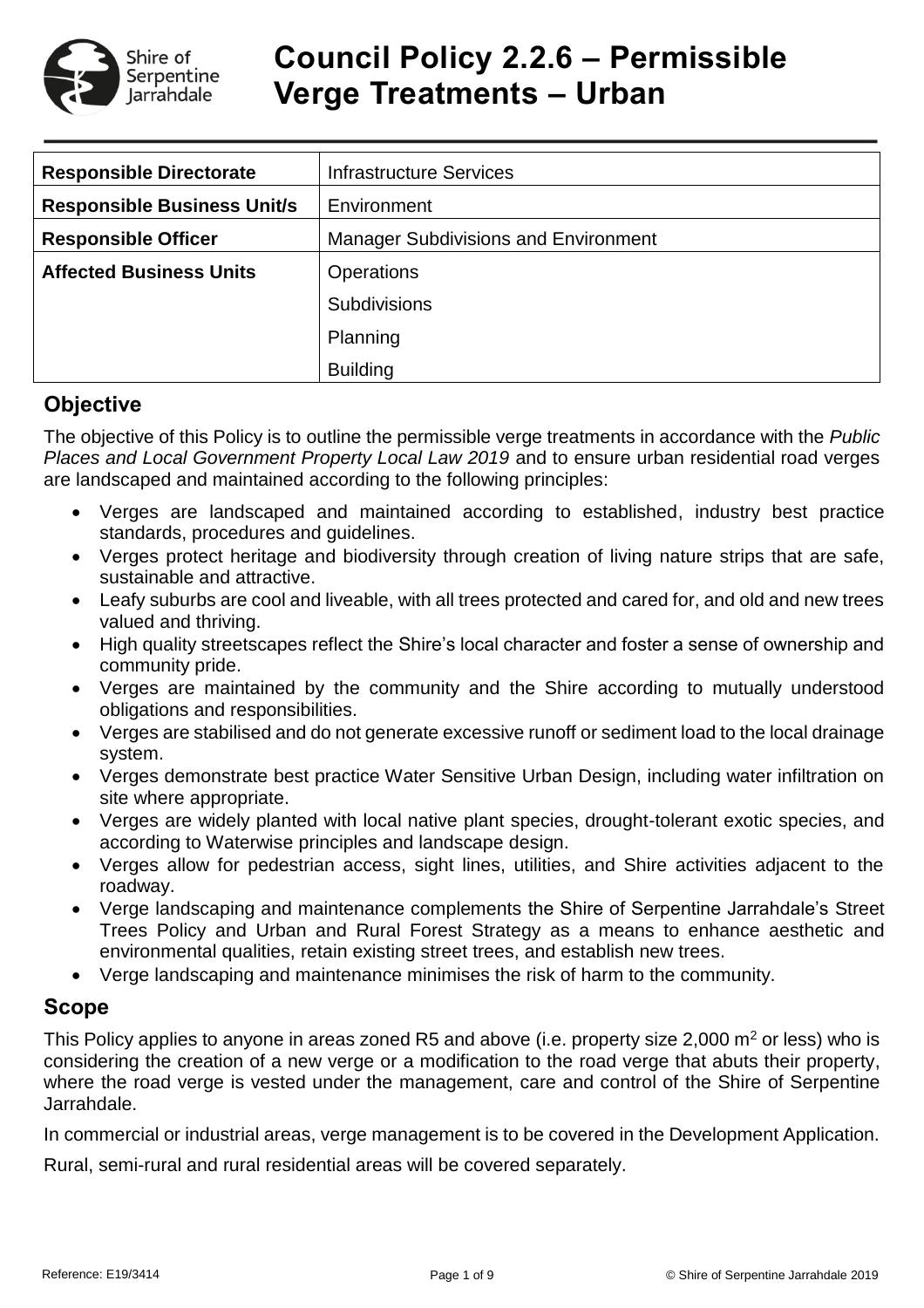

# **Policy**

# **Introduction**

A verge is the area of land located between a street kerb line and the boundary of an adjoining property.

Verges in urban areas play a significant role in:

- Accommodating overhead and underground utilities (including power, water, sewage, gas and communications)
- Providing delineation of the road to allow for safe pedestrian access
- Establishing an area for street trees, gardens and lawns and 'softening' hard landscape features
- Reducing the effects of dust and pollution, storm water runoff and heat storage associated with hard pavements
- Providing biodiversity and habitat linkages between streets and open spaces
- Providing space for community expression and neighbourhood interaction

It is accepted practice for property owners to establish and maintain the verge adjoining their property, with the exception of the street trees and any drainage infrastructure, which is maintained by the Shire.

## **Verge Treatments**

It is a requirement under the *Local Government Act 1995* and the *Public Places and Local Government Property Local Law 2019* that permission is sought from a local government before any private works are undertaken on a public thoroughfare or local government land. However, the Shire permits the planting or installation of plants, organic mulch, lawn and/or hardstand materials (within the maximum allocation) without prior approval.

Materials that require prior approval include any impermeable or semi-permeable hardstand materials in excess of the maximum hardstand allocation detailed below, including heavy duty paving, open gap brick paving, or porous pavers. A Shire of Serpentine Jarrahdale Urban Verge Treatment Variation Application Form must be submitted and approved in writing before any modification using an excess area of these materials commences.

Verge treatment approvals remain valid for a period of two years from the date of issue. If installation of the verge treatment has not commenced by this time a new application must be submitted to the Shire for consideration.

When undertaking any modification on a verge area adjoining a property, the property owner must ensure these works comply with this policy and the Shire of Serpentine Jarrahdale Permissible Verge Treatments (Urban) Guidelines.

The Shire specifies materials which are acceptable and unacceptable as verge treatments.

## **Acceptable Materials**

The following materials are considered acceptable materials within verge treatments. All materials must be installed according to the Shire of Serpentine Jarrahdale Permissible Verge Treatments (Urban) Guidelines.

## Waterwise Verges

The Shire's preference is for Waterwise verges, which minimise water usage, help create aesthetic streetscapes, and cool the local area. The general principles for Waterwise verges include:

- Predominantly vegetated verges, using waterwise plants (preferably local native species)
- Organic mulch, of a large chip or chunky type (with a finished surface lower than the adjacent footpath, road kerb or road pavement edge)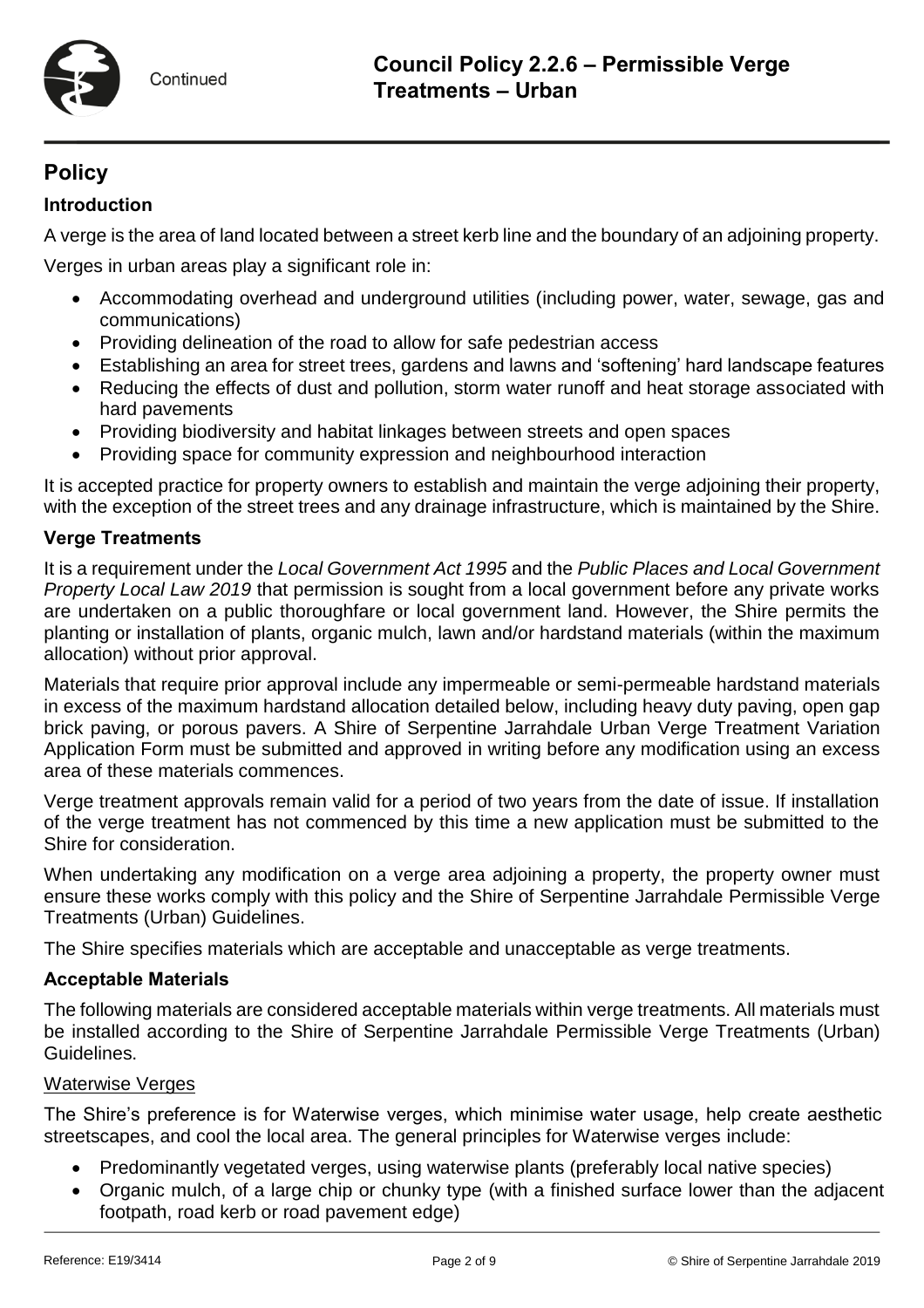

- Minimisation of water-hungry lawns
- Consideration of the use of soil conditioners, organic supplements such as compost, and periodical application of wetting agents
- Waterwise irrigation systems if required (such as sub-surface drip irrigation)
- Compliance with allocated watering days and times (new verge gardens may be eligible for a watering exemption from Water Corporation)

#### Planting on Verges

A planted and mulched verge provides a soft, visually appealing alternative to a grassed verge. This treatment involves the use of the verge as a garden bed with the area being planted with low growing (preferably native) plants, and the use of organic mulch as ground cover.

The following conditions relate to planted verges:

- Poisonous, allergenic, spiky foliaged, pest or declared weed species are not permitted
- Where there is no footpath, all plants (other than lawn or trafficable groundcovers) must be installed at least 1.2m away from the kerb or pavement edge to allow for safe access by pedestrians. This area should be mulched.
- Roads and footpaths (where present) must be kept clear of plants at all times
- Plants within line of sight maintenance areas must be maintained at a height below 750 mm

A list of plants that are suitable for planting on a verge is included in the Shire of Serpentine Jarrahdale Permissible Verge Treatments (Urban) Guidelines. Additional information on local native plants can be found in the document "Keeping it Local" on the Shire's website.

Rain gardens and tree pits located on the verge may be planted in accordance with the *Vegetation Guidelines for Stormwater Biofilters in the South-West of Western Australia*, available online [\(https://watersensitivecities.org.au/wp-](https://watersensitivecities.org.au/wp-content/uploads/2016/07/381_Biofilter_vegetation_guidelines_for_southwestWA.pdf)

[content/uploads/2016/07/381\\_Biofilter\\_vegetation\\_guidelines\\_for\\_southwestWA.pdf\)](https://watersensitivecities.org.au/wp-content/uploads/2016/07/381_Biofilter_vegetation_guidelines_for_southwestWA.pdf). A list of suitable plants is included in the Shire of Serpentine Jarrahdale Permissible Verge Treatments (Urban) Guidelines.

The Shire runs an annual Free Verge Plants Program for residents, under which residents can apply for an allocation of free local native seedlings to be planted on their verge. Free street trees are also available on application.

#### Edible Gardens

Herbs, vegetables and small fruit trees are permitted to be planted on the verge provided that:

- They are not grown in garden beds which are held by built structures
- They are harvested regularly to ensure that they do not pose a hazard
- The property owner accepts responsibility for the management of mess and nuisance, and of fruit flies and other pests and diseases
- Wooden stakes may be used to support plants provided that they are placed at least 2 m from the kerb and do not pose a safety hazard

The Shire reserves the right to remove unmanaged fruit trees and/or other edible plants in accordance with the non-compliance provisions of this Policy. The Shire takes no responsibility for the quality of the produce grown on the verge.

#### Organic Mulch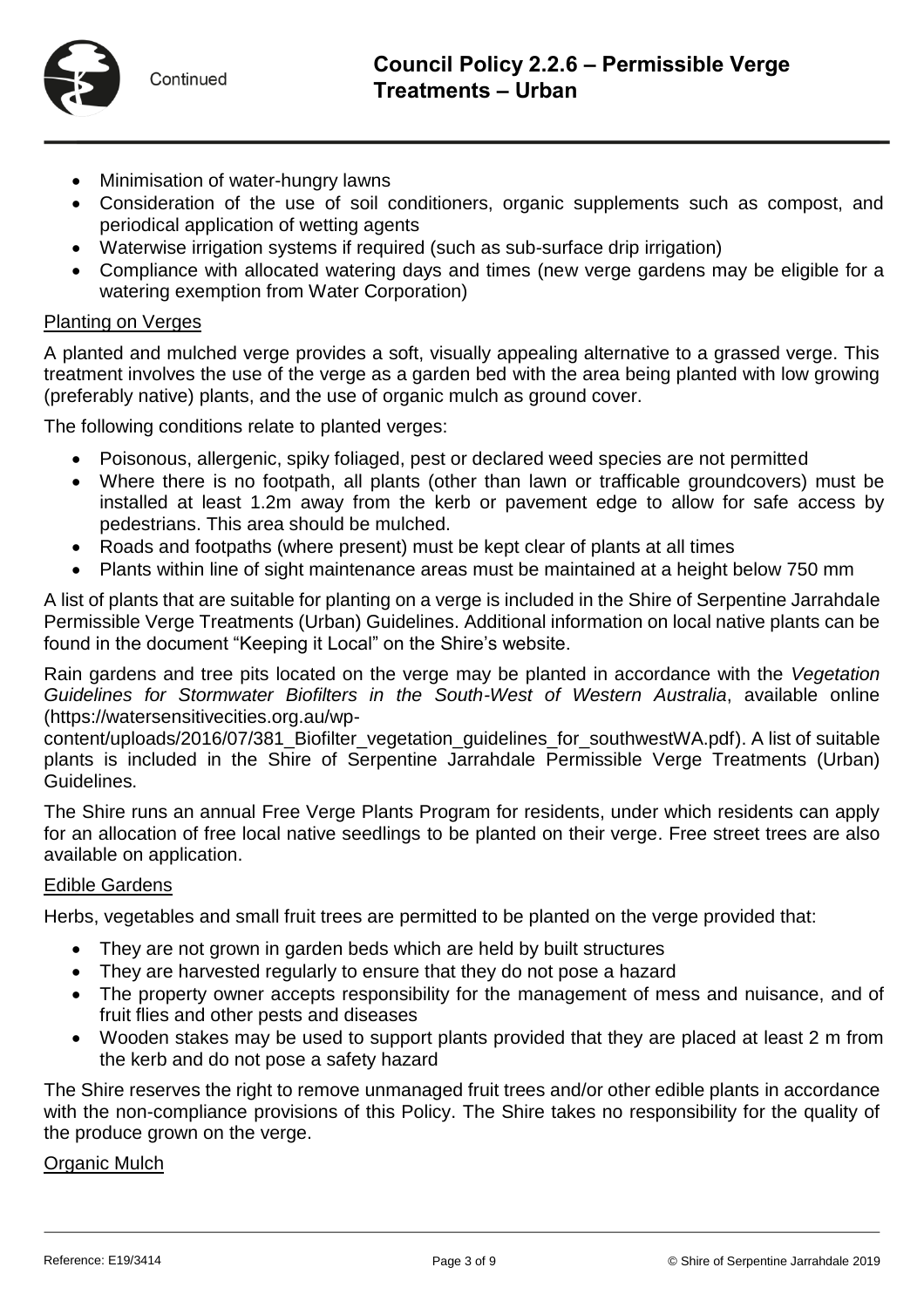

Prior permission is not required to place organic mulch on the verge, subject to fire hazard considerations, with a finished surface lower than the adjacent footpath, road kerb or pavement edge and of a large chip or chunky type (i.e. particle size greater than 20mm on average).

#### Grassed Verges

Where lawn is needed or preferred, the Shire encourages the use of grass types that are droughttolerant and have lower fertiliser requirements. These types of grass generally require less mowing, weeding and maintenance by property owners. Lawns which are regularly top-dressed must not be allowed to increase in height and must remain flush with the kerb.

Most turf species (excluding pest or declared weed species) that can achieve good site coverage are acceptable. Some grass types, however, can be very invasive (such as kikuyu and couch), and in some cases (such as in proximity to waterways or natural areas), male sterile varieties will be the only acceptable type of a particular species. Some varieties of kikuyu that are male sterile include Kenda, Village Green, Mallee and Eureka.

In many cases, however, verge lawn is not being utilised and could be transformed into a garden or the grass replaced by low, waterwise groundcovers.

#### Hardstand Verge Treatments

The permitted hardstand allocation for verges is dependent on the length of verge (property frontage). A hardstand area includes the crossover (driveway) but not the footpath, and may consist of impermeable or semi-permeable materials. The balance of the verge must contain a permeable treatment.

Hardstand does not require prior permission, subject to the maximum hardstand allocations below. Hardstand in excess of the maximum allocation requires the submission and approval in writing of a Shire of Serpentine Jarrahdale Urban Verge Treatment Variation Application Form.

The maximum hardstand allocation is:

- For verges less than 15m, 50% of the frontage, or the width of the crossover, whichever is greater
- For verges of 15m to 20m, up to 7.5m in width (including the crossover), or equivalent area
- For verges more than 20m, 35% of the frontage (including the crossover)

Permitted hardstand materials include heavy duty paving, open gap brick paving, or porous pavers. Concrete and asphalt are only permitted on approved and compliant crossovers.

General conditions for hardstand include:

- Hardstand must maintain a clearance of at least 1.5m from the trunk of any street tree
- No change of level or other trip hazard
- Safe access for pedestrians and vehicles

#### **Non-Permissible Verge Treatments**

The following materials are not permitted to be placed on the verge area:

- Retaining walls or other obstructions such as rocks, posts or raised garden beds
- Artificial turf
- In-situ concrete or any asphalt material (crossovers and footpath excluded)
- Compacted materials, such as limestone, gravel or blue metal fines
- Loose materials such as gravel, blue metal, sawdust, crumbed rubber or crushed bricks
- Private infrastructure such as letter boxes, water meters, and electrical wiring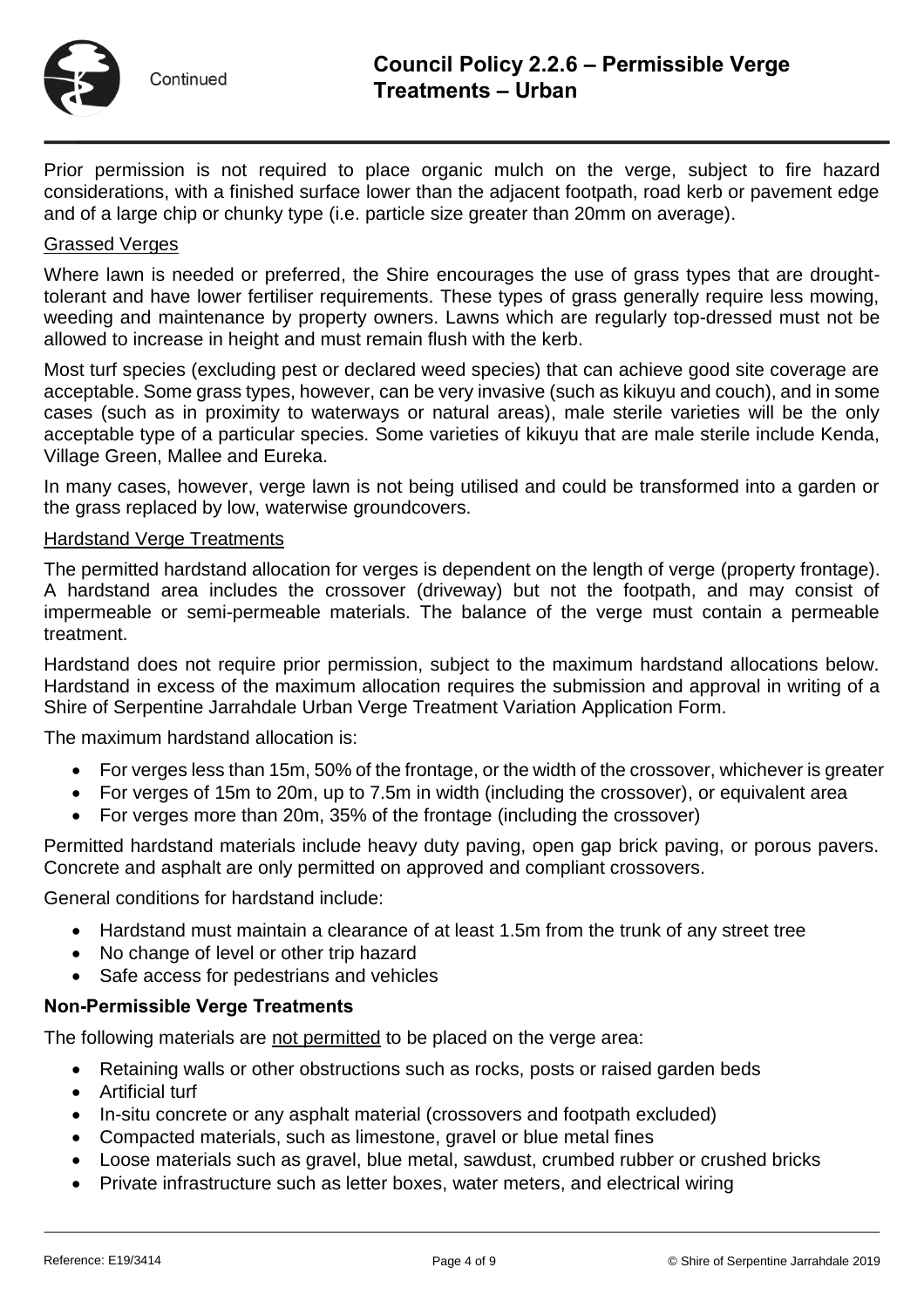

#### **Installing a Verge Treatment**

Acceptable and approved materials must be installed and maintained so that they are flush with any existing crossover, kerb, or other services or infrastructure, and must meet the following conditions:

- Existing pits, manholes or hydrants shall not be covered by any material
- Barriers within or across the verge are not permitted
- Sight lines for pedestrian and vehicular access across or through the verge shall be maintained
- Changing the level of a verge is not permitted
- Infrastructure located within verges (including public utilities, footpaths, stormwater treatment, street lighting poles, street trees and other landscaping) may not be removed or damaged

Activities within the verge, including storage of materials and skip bins, associated with development on an adjoining lot requires the submission and approval in writing of a Shire of Serpentine Jarrahdale Urban Verge Treatment Variation Application Form.

#### **Reticulation**

Drip lines, sprinklers and reticulation may be installed in a verge, providing any sprinklers or pipes installed to irrigate the verge treatment comply with the following conditions:

- Pipes are installed between 150 and 300 mm below the surface
- Sprinklers are installed and directed away from a footpath or road
- All parts of the reticulation system do not protrude above the level of the verge when not in use
- Control boxes must be installed within the property boundary
- Reticulation systems are not to be used other than during the allocated watering days and times
- Reticulation does not otherwise present a hazard to pedestrians or the public

#### **Excavation for the Purposes of Installing Verge Treatment**

In general terms, changing the level of a verge is not permitted. In some situations, however, excavation may be required to install reticulation or ensure that the installed materials finish flush with any existing crossover, kerb, or other services or infrastructure. Any excavation requires the submission and approval in writing of a Shire of Serpentine Jarrahdale Urban Verge Treatment Variation Application Form.

Minor changes of level to create watering basins around trees and other plants are encouraged to improve water infiltration on site and to direct water to where it is needed.

Property owners and contractors are responsible to contact 'Dial-Before-You-Dig' to confirm the location of any underground services prior to all works being carried out.

Work should be staged to ensure that hazards, such as unattended open trenches, are not created during the installation of the treatment.

Should any damage occur to existing underground services and infrastructure as a result of any landscaping works, the property owner is responsible for repairing all damage and/or payment of costs incurred for the repair, and for notifying the utility provider of any damage that has occurred.

#### **Verge Maintenance**

The Shire relies to a large degree on its residents to maintain the streetscape through the weeding, mowing and minor maintenance of road verges adjoining their properties.

Following the installation of any approved verge modification, the property owner will be responsible for all maintenance works such as weeding, mulching, mowing and repairing the verge treatment.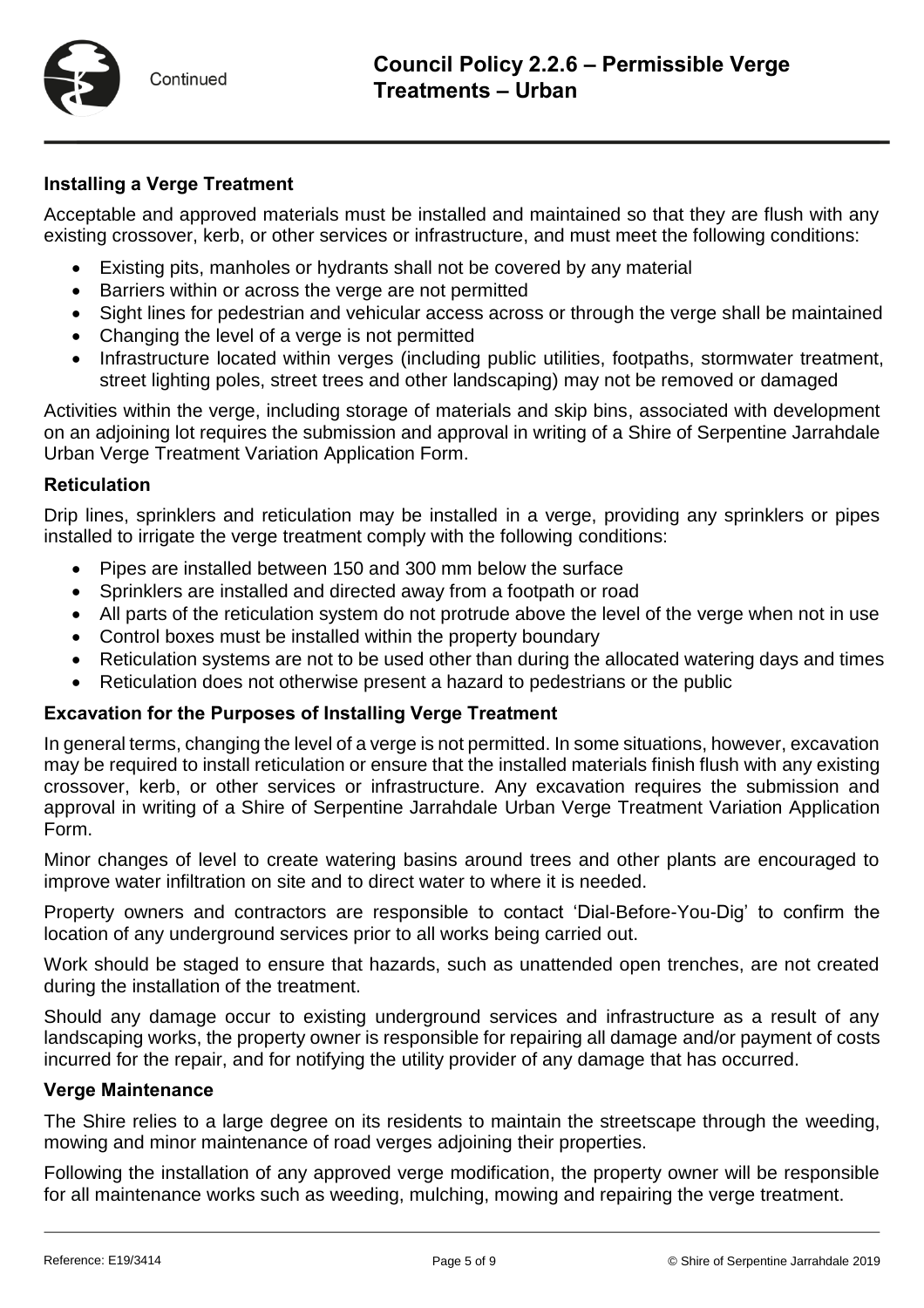

Verges must be kept in a well maintained and safe condition by the resident at all times by:

- Ensuring that plants are pruned so that they do not protrude onto pathways, driveways or over the kerb
- Keeping the verge free of weeds and rubbish, any tripping hazards and any protruding objects

#### **Maintenance of Truncations and Sight Lines**

Verge treatments must be designed, installed and maintained in accordance with all relevant regulations governing obstruction of sight lines and truncations adjacent to crossovers and intersecting streets. These regulations include the Residential Design Codes of Western Australia.

#### **Mowing**

The Shire will undertake the mowing of road verges in areas including:

- Community facilities
- Open space recreational areas, parks and reserves
- In accordance with any current maintenance schedules associated with the road hierarchy

The Shire will not mow road verges fronting private or commercial properties.

#### **Reinstatement of Verge Treatments**

It is important to note that the Shire and utility service authorities such as water, gas, electricity, sewage, fire services and telecommunications have access rights to the road reserve and may be required to excavate the verge periodically. Trenchless methods may be used to bore under existing trees to reduce damage to root systems. The Shire will generally endeavour to contact landowners prior to undertaking works that could damage landscaping.

In general, property owners who have modified the verge area will not be compensated for any loss of vegetation or landscaping items as a result of these works.

#### **Exemptions**

Works relating to an authorised and compliant crossover are exempt from this Policy.

Emergency works and urgent safety works carried out by Shire, utility or emergency services officers are not subject to the provisions of this Policy.

The local government should be consulted to determine whether Policy exemptions apply.

#### **Street Trees**

This Council Policy – Permissible Verge Treatments – Urban complements the objectives of the Shire's Street Tree Policy and Urban and Rural Forest Strategy, and seeks to ensure the health and retention of existing street trees and promote the planting of new trees.

The Shire is responsible for the planting, maintenance and removal of all street trees in accordance with the Shire's Street Tree Policy.

All verge treatments, particularly those containing hardstand materials, are required to include at least one street tree unless there are serious mitigating circumstances as determined by the Shire.

Damage to existing street trees or native vegetation, including root systems, must not occur during any modification to the verge. If the health of trees or other vegetation declines following the modification to the point where removal is necessary, the property owner may be responsible for all costs associated with removal and replacement of the tree or vegetation, as per the Helliwell method (or other method authorised by the Shire).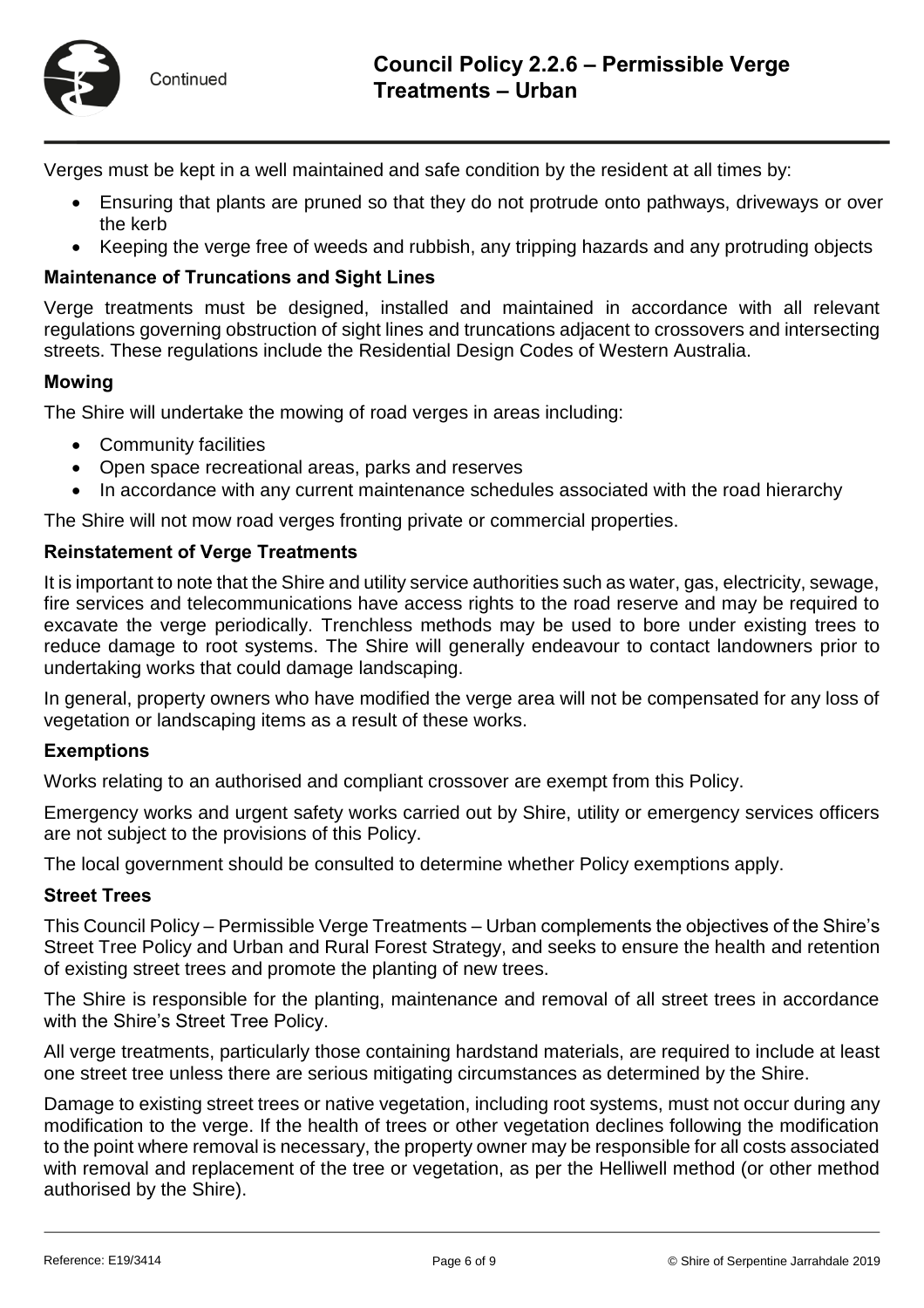

Continued

During all development or other works involving the use of plant or machinery on or crossing the verge, the developer and/or owner is responsible for the protection of existing street trees and remnant understorey by the installation of a temporary protective barrier excluding the Tree Protection Zone (TPZ) from works. The TPZ must be compliant with the *Australian Standard 4970 - Protection of Trees on Development Sites* and the following conditions:

- A fence or other barrier must be installed to create a TPZ at the cost of the applicant
- The acceptable size of a TPZ will be to the tree's drip line, with any smaller exceptions to be approved in advance by the Shire
- Remnant understorey must be fenced in its entirety, excluding only those areas approved in advance for removal
- The TPZ barrier should not obstruct roads or footpaths unless approved alternatives are in place

A bond for the protection of tree(s) may be requested and held by the Shire prior to the commencement of development and held for the duration of the works. The bond will be calculated by assessment of the tree(s) by the Helliwell Method (or other method authorised by the Shire) and/or the cost of removal and replacement of the tree(s), whichever is greater. Where a street tree is approved for removal in relation to a development, its removal and replacement will be at the cost of the applicant.

#### **Variation to the Policy**

A variation to this policy will be assessed against the objectives of this policy where adequate justification is provided and the intent of the policy is deemed to have been met.

#### **Non-compliance**

Non-compliance with this policy will result in enforcement action in accordance with the provisions of the *Public Places and Local Government Property Local Law 2019.* 

# **Definitions**

**Acceptable Material** means any material which would create a hard surface, and which has been approved by the local government.

**Boundary** means the dimensions of the property shown on the Survey Plan.

**Crossover** means the connecting driveway between the kerb line and the boundary of the property.

**Impermeable** means a material that prevents water and oxygen getting in, and may be included within the hardstand allocation. This includes concrete, asphalt or heavy duty paving.

**Modification** means any improvement, addition or alteration to the verge from its natural state.

**Path** means a bicycle path, footpath, separated footpath and shared path as defined in the *Road Traffic Code 2000.*

**Paver** means clay or concrete standard size brick paving.

**Permeable** means a material that allows full infiltration of water and oxygen, and includes mulch, garden beds, trees, and lawns.

**Property Owner** means the owner or authorised occupier of a property that the verge treatment abuts and includes a builder, an agent or a contractor authorised by the owner of the property to install a verge treatment.

**Road Reserve** means any land dedicated at common law or reserved, declared or otherwise dedicated under an Act as an alley, bridge, court, lane, road, street, thoroughfare or yard for the passage of pedestrians or vehicles or both. This includes both the trafficable surface and adjacent Street Verge.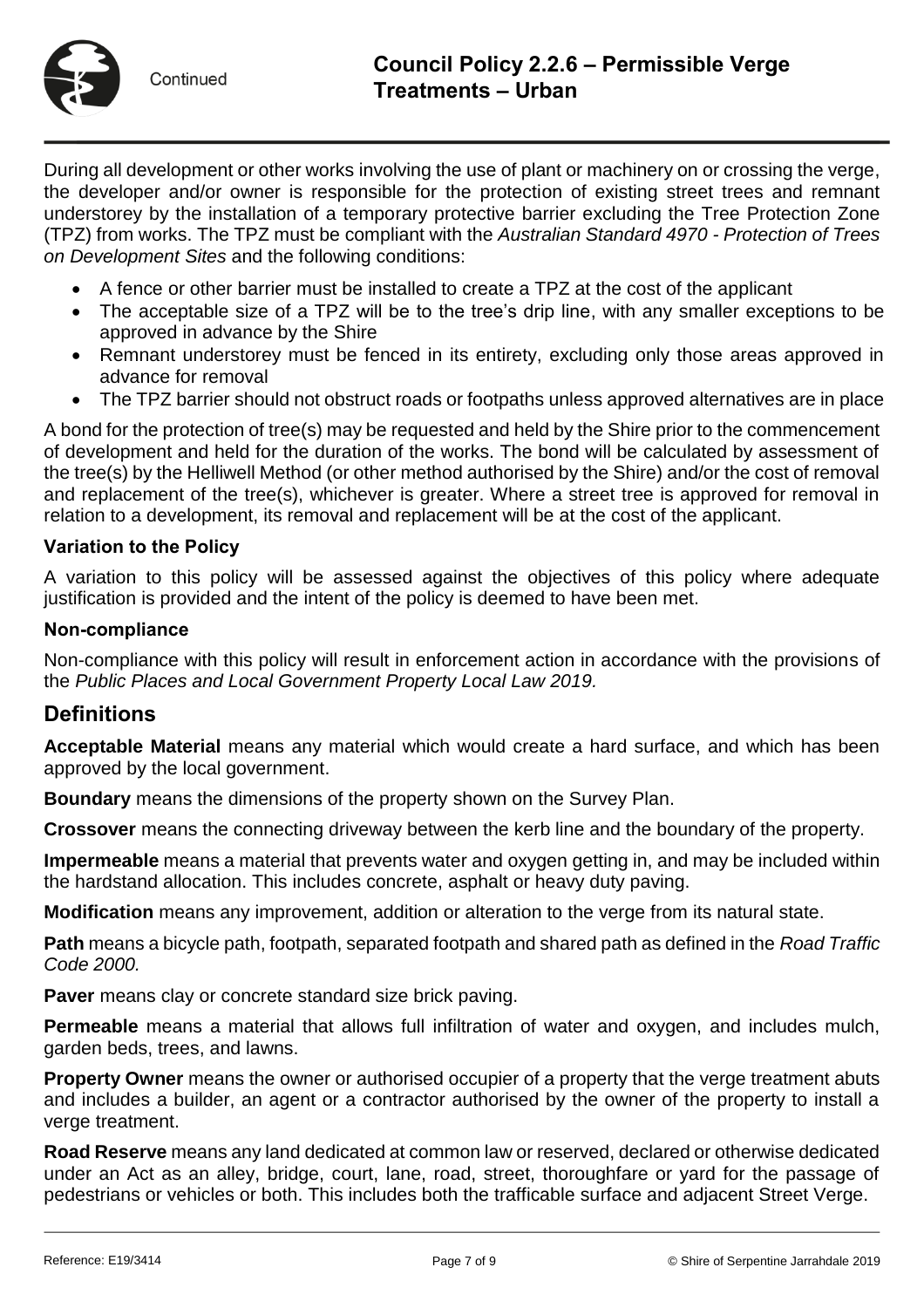

Continued

**Semi-permeable** means a material that allows some infiltration of water and oxygen, and is included within the hardstand allocation. This includes open gap brick paving or porous pavers.

**Street Tree** means a tree, identified by the Shire as an asset, planted in the road reserve.

**Variation** means a modification or addition to the proposed verge treatment that meets the objectives of this policy.

**Verge** means the portion of land between a property boundary and the road kerb, bitumen edge, or edge of maintained trafficable surface. It may accommodate public utilities, footpaths, stormwater flows, street lighting poles, street trees and other landscaping.

# **Relevant Policies/Council Documents**

- Council Policy 2.3.5 Street Trees
- Urban and Rural Forest Strategy
- *Town Planning Scheme No. 2* provisions of TPS2 relating to applications regarding or affecting verges – clause 7.14 (until LPS3 is operational)
- *Local Planning Scheme No. 3* provisions of LPS3 relating to applications regarding or affecting verges

# **Legislation/Local Law Requirements**

- *Shire of Serpentine-Jarrahdale Public Places and Local Government Property Local Law 2019*
- *Local Government Act 1995*
	- o s. 9.1 allows Council to regulate:
		- cl. 2 disturbing local government land or anything on it
		- $\blacksquare$  cl. 3 obstructing or encroaching on public thoroughfare
		- cl. 6 dangerous excavation in or near public thoroughfare
		- $\blacksquare$  cl. 8 private works on, over or under public places
- *Local Government Act 1995*
	- o s. 2.7 allows Council to determine policies
- *Local Government (Uniform Local Provisions) Regulations 1996* 
	- $\circ$  r. 5 allows Council to impose a penalty for interfering with, or taking from, local government land
	- $\circ$  r. 17 allows Council to regulate and impose penalties for private works on, over, or under public places
- *State Planning Policy 3.1 Residential Design Codes (R-Codes) 2018*
	- $\circ$  cl. 5.2.5 regulates the maintenance of adequate sight lines